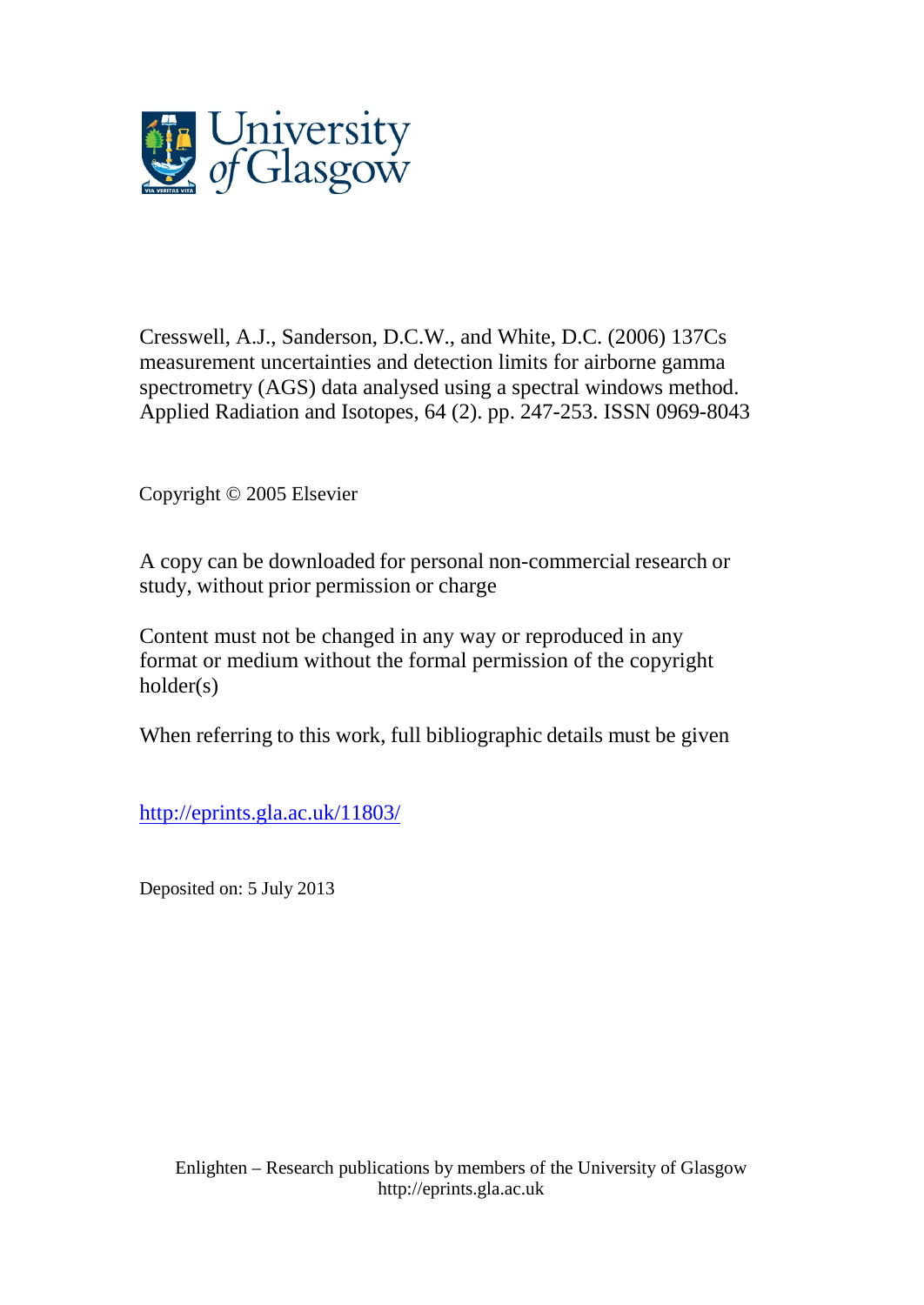# **137Cs Measurement Uncertainties and Detection Limits for Airborne Gamma Spectrometry (AGS) Data Analysed Using a Spectral Windows Method**

A.J. Cresswell<sup>\*</sup>, D.C.W. Sanderson, D.C. White<sup>1</sup> Scottish Universities Environmental Research, Rankine Avenue, Scottish Enterprise Technology Park, East Kilbride, Glasgow G75 0QF, UK

\* Corresponding author. Tel.: +441355 270107; fax: +441355 229898. E-mail address: a.cresswell@suerc.gla.ac.uk (A.J. Cresswell).

<sup>1</sup> Present address: School of Civil Engineering and Geosciences, University of Newcastle upon Tyne, NE1 7RU, UK.

## **Abstract**

The uncertainties associated with Airborne Gamma Spectrometry (AGS) measurements analysed using a spectral windows method, and associated detection limits, have been investigated. For individual short measurements over buried  $137Cs$  activity detection limits of  $10 \text{ kBa m}^2$  are achieved. These detection limits are reduced for superficial activity and longer integration times. For superficial activity, detection limits below 1 kBq  $m<sup>-2</sup>$  are achievable. A comparison is made with the detection limits for other data processing methods.

## **1. Introduction**

Airborne Gamma-ray Spectrometry (AGS) is a technique in which the distribution of radionuclides in the environment can be rapidly determined using sensitive γ-ray detectors mounted in low flying aircraft. Typically the detector would consist of 16 litres, or more, of NaI(Tl) scintillator, often with supplementary data from one or more germanium (Ge) semiconductor detectors. The technique depends on the penetrating nature of  $\gamma$ -rays in air, with, for example, the 662 keV gamma-ray from  $137$ Cs having a half distance in air of approximately 70 m. Thus, such radiation can be readily detected at ground clearances of  $\approx 100$  m or less.

A recent research project (Sanderson *et al*. 2001), principally funded by the Department of the Environment, Transport and the Regions (DETR) and other bodies, has been conducted to investigate some of the effects of survey parameters on data reproducibility. It was necessary for such an investigation that the uncertainties within the AGS method were more fully understood. To this end, the uncertainties in a small sample of data collected during a survey conducted in April 1999 as part of the project were analysed. This data was collected over a section of Rockcliffe Marsh in the Inner Solway near Carlisle, and calibrated using data from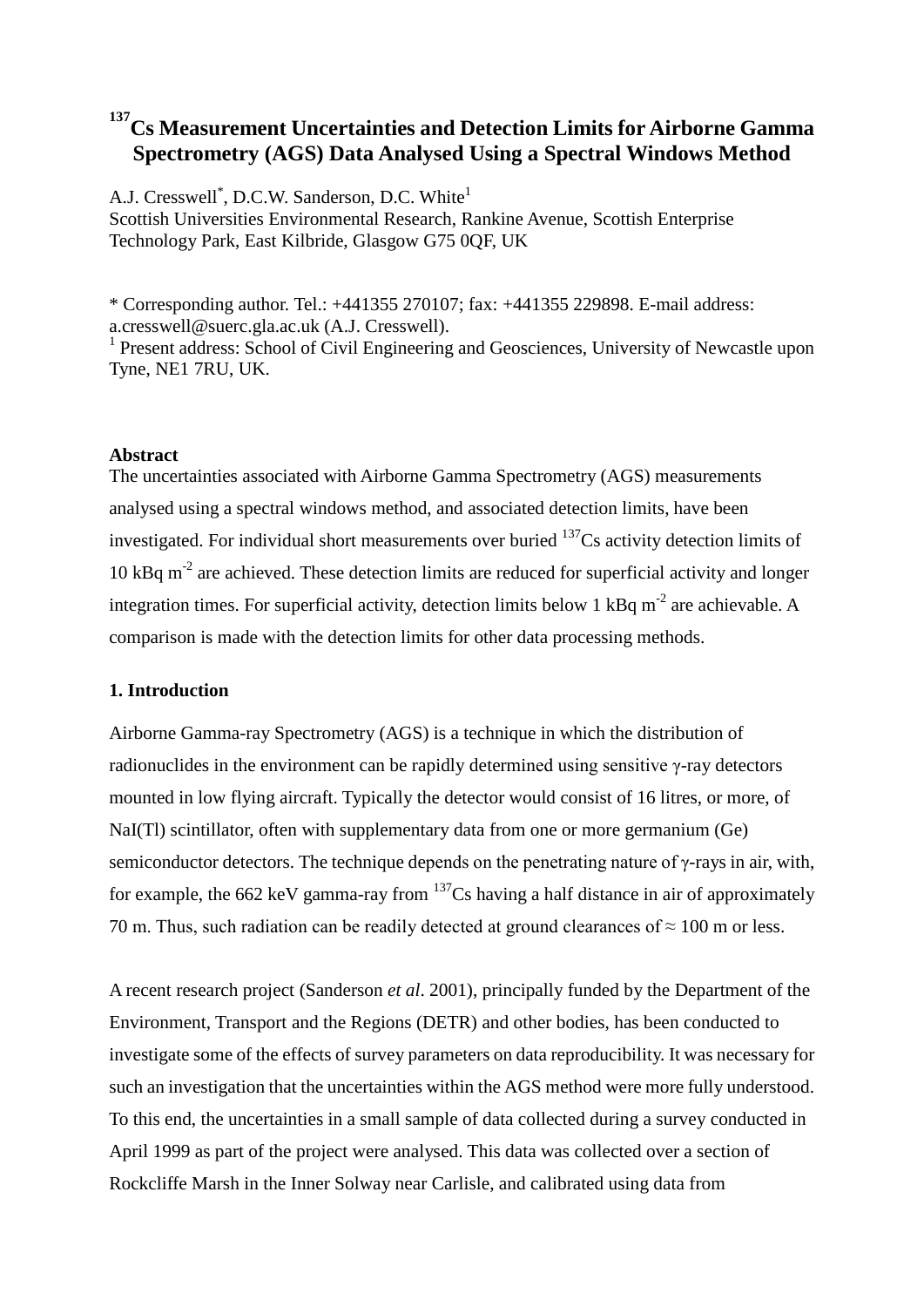Caerlaverock Marsh which had been extensively characterized by ground based sampling. The estuarine salt marshes of the Solway, and elsewhere along the Irish Sea, are contaminated by relatively high levels of  $^{137}Cs$  discharged from the Sellafield complex since the 1950s. This activity is generally well buried, with the peak activity levels some 10-20 cm below the surface, resulting in an attenuation in full energy count rates compared to more superficial activity distributions. This results in the detection limits determined in this paper being approximately 3-4 times those that would be observed for measurements of freshly deposited  $137Cs$  activity.

The data from this project has been analysed using gross counts within defined spectral windows, from which background values and interferences between spectral windows are removed. The method is based on the IAEA Recommended Method for determining uranium, thorium and potassium activity concentrations (IAEA 1991, 2003), extended for measurements of anthropogenic nuclides by the definition of additional spectral windows (ICRU 1994). The resulting isotope specific count rates are calibrated using altitude correction and sensitivity constants determined from data collected over a site at Caerlaverock, Dumfries and Galloway, which was extensively sampled using a spatially representative expanding hexagonal pattern (Tyler *et.al.* 1996).

The spectral windows method used here is a simple, easy to program method that produces near instantaneous results. As noted, it is the method recommended by the IAEA, and is widely used. Recently, several other processing methods have been developed. These tend to be more computationally intensive and require more time to process survey data. Some of these are discussed in detail later.

## **2. Determination of Measurement Uncertainties**

The spectral windows method for the analysis of AGS data is defined by the (IAEA 1991, 2003) and (ICRU 1994). Spectral windows corresponding to anthropogenic  $^{137}Cs$  and  $^{60}Co$  γ-rays and naturally occurring  ${}^{40}$ K,  ${}^{214}$ Bi (Uranium series) and  ${}^{208}$ Tl (Thorium series) activity were defined. The windows used for this work are slightly modified compared to those recommended by the IAEA, including windows for anthropogenic nuclides and being slightly broader. The broader windows are used to reduce susceptibility to gain shift and resolution degradation, and to maintain continuity with earlier analysis procedures. Table 1 lists the spectral windows used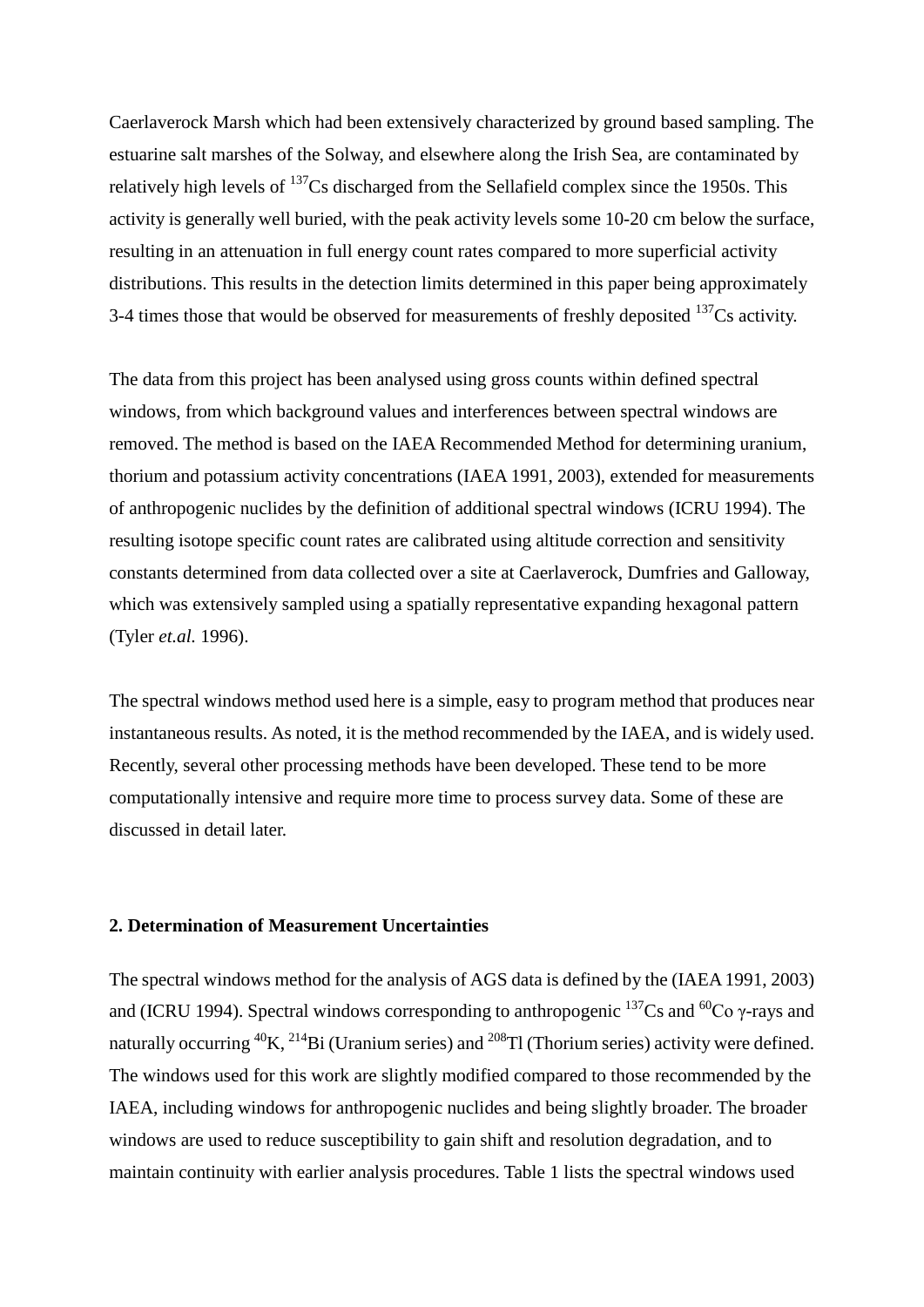here, and those recommended by the IAEA and ICRU. For each measured spectrum the gross counts in each spectral window, *i*, were determined, and divided by the integration time to give a gross count rate,  $C_{gi}$ . Background count rates for each spectral window,  $C_{bi}$ , were determined from spectra recorded over open water, and subtracted from the gross count rate to give a net count rate for each window,  $C_{ni}$ .

$$
C_{ni} = C_{gi} - C_{bi} \tag{1}
$$

Scattering processes in the soil and air paths, and within the detector, result in a lower energy scattered background associated with each full energy photopeak. In addition, the U and Th decay series have a large number of different γ-rays associated with them. These result in interferences between spectral windows which must be subtracted from the net count rates. This is accomplished using a stripping matrix, *S*, giving the fractional interference for each nuclide window in the other nuclide windows. It is determined from laboratory spectra recorded over a series of doped concrete pads with a number of perspex absorber sheets to simulate an airpath of approximately 70 m. The inverse of the stripping matrix is applied to a vector containing the net count rates in each of the radionuclide channels,  $c_n$ , producing a vector containing the stripped counts in these channels, **cs**.

$$
c_s = S^{-1}c_n \tag{2}
$$

This is coded simply as a series of linear equations in which the elements of  $c_s$ ,  $C_{si}$ , are the sum over all radionuclide channels of the product of the elements of  $c_n$  and the elements  $s_{ij}$ <sup>-1</sup> of the inverted stripping matrix.

$$
C_{si} = \sum_{j} C_{nj} S_{ij}^{-1} \tag{3}
$$

The stripping matrix does show small changes for different ground clearances, which could in theory be accounted for by coding the elements of the stripping matrix as functions of the ground clearance. In practice, this effect is reduced by tightly constraining the ground clearance of the survey flights, which over basically flat terrain is a simple task for the pilot. The stripping matrix would also only be valid for while the detector has the same performance (particularly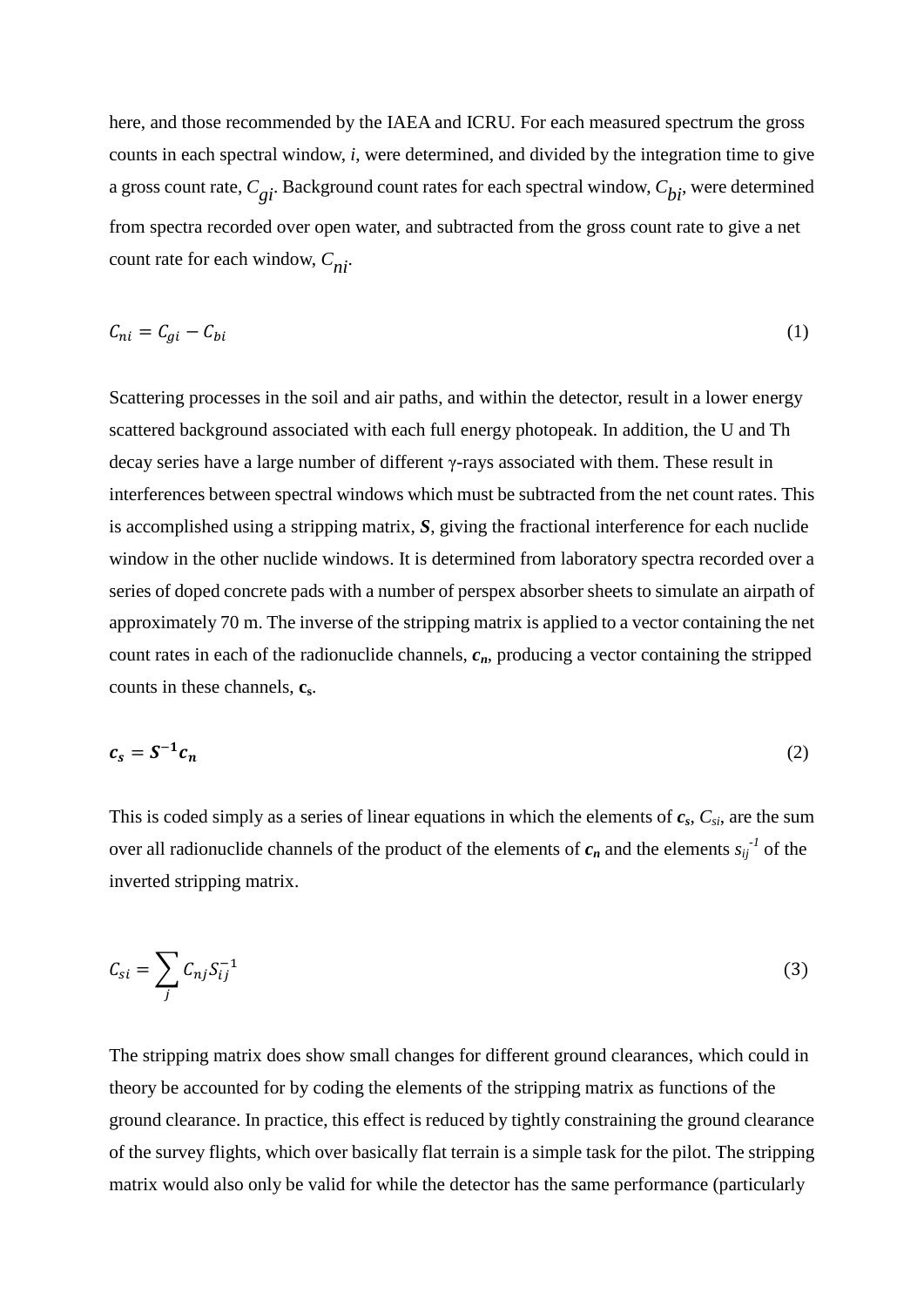gain and resolution) as it had during the stripping measurements. Good quality control procedures, especially regular checks on detector performance and corrections as necessary, would minimise these effects. The effect of ground clearance and resolution on stripping has been explored more fully in Allyson and Sanderson (2001).

The final stage of data processing is to apply altitude correction, *aci*, and sensitivity calibration factors,  $s_i$  and  $s_i$ <sup>'</sup>. These were determined from measurements conducted over a salt marsh at Caerlaverock, Dumfries and Galloway. A spatially representative expanding hexagonal pattern (Tyler *et.al.* 1996) was used in extensively sampling this calibration site to characterise the levels and distribution of activity. The altitude correction uses an exponential relationship with the ground clearance,  $A$ , determined by radar altimetry to produce count rates,  $C_{ai}$ , normalised to a nominal ground clearance of 100 m. The use of data from a calibration manoeuvre eliminates systematic errors in the ground clearance measurements, for example miscalibration of absolute ground clearance.

$$
C_{ai} = C_{si}e^{(a-100)a_{ci}} \tag{4}
$$

The altitude normalised count rates are converted to calibrated activity per unit area ( $kBq m<sup>-2</sup>$ ) for anthropogenic radionuclides or activity per unit mass  $(Bq kg^{-1})$  for naturally occurring radionuclides. If more than one calibration site is used a slope,  $s_i$ , and intercept,  $s_i$ <sup>'</sup>, can be determined from a plot of altitude normalised count rates against activity concentration. The intercept terms allow for any systematic errors in the stripping due to differences between laboratory and field geometries. With only one calibration site, these intercept terms are set to zero.

$$
A_i = s_i C_{ai} + s'_i \tag{5}
$$

To determine the uncertainties on the calibrated activity per unit area or per unit mass measurements, the uncertainties associated with each stage of the analysis process are determined, and propagated through later stages of analysis. For a single measurement the uncertainty on the gross and net count rates for each spectral window are simply:

$$
\Delta C_{gi} = \frac{\sqrt{N_i}}{T} \tag{6}
$$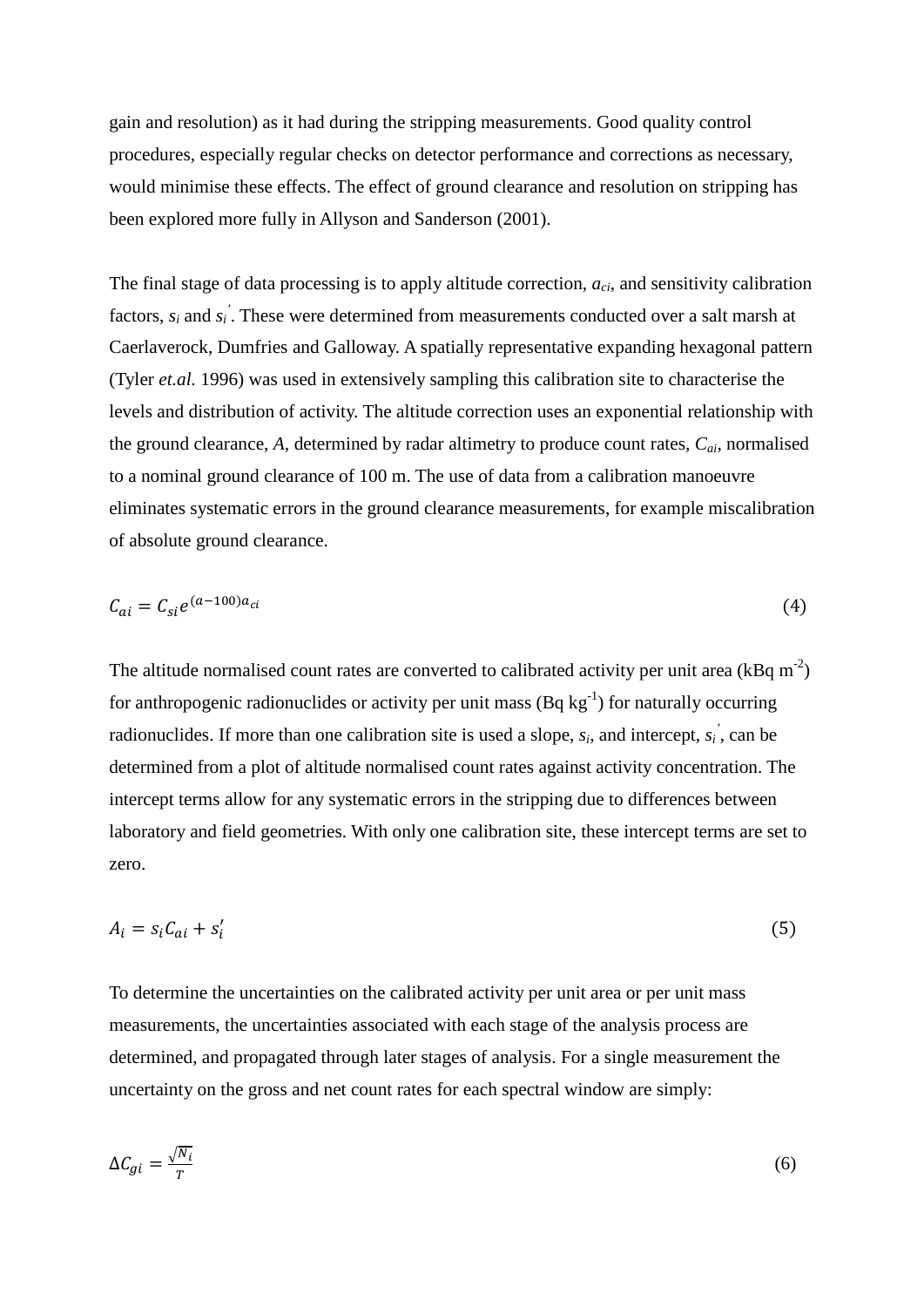$$
\Delta C_{ni} = \sqrt{\Delta C_{gi}^2 + \Delta C_{bi}^2} \tag{7}
$$

For a 16 l NaI(Tl) detector gross count rates for naturally occurring radionuclides are typically 50-150 cps for <sup>40</sup>K and 10-30 cps for <sup>214</sup>Bi and <sup>208</sup>Tl. For <sup>137</sup>Cs count rates range from approximately 100 cps for weapons testing levels (less than 5 kBq  $m^{-2}$ ) to 500 cps for Sellafield contaminated saltmarshes (typically above 100 kBq m<sup>-2</sup>). Thus, for 2 s measurements, uncertainties on the gross count rates are typically 15% for uranium and thorium series activity, 7% for  ${}^{40}$ K and 3-7% for  ${}^{137}$ Cs.

Generally, by determining the background from several spectra at regular periods during a survey, the uncertainties associated with the background measurements are insignificant compared to the uncertainty on the gross count rate for a single measurement and can be neglected.

Assuming that the uncertainties on the elements of the stripping matrix are negligible, again as a result of the significantly longer measurement times of the laboratory measurements, the uncertainties on the stripped count rate are determined by propagating the uncertainty on the net count rates through the stripping matrix, yielding a linear equation from equation (3).

$$
\Delta C_{si}^2 = \sum_j (\Delta C_{nj} s_{ij}^{-1})^2
$$
\n(8)

As the altitude correction coefficients are determined from several measurements in a hover manoeuvre, the statistical and systematic uncertainties in these are negligible. The calibration site is characterised by a large number of measurements in a spatially representative pattern. Although each of these measurements is relatively precise, the spatial variability that is unavoidable in a natural environment results in some considerable uncertainties in the overall activities per unit area or per unit mass determined for the site. Also, the calibration will only strictly be valid for that site, other areas in the environment where the distribution of radionuclides (particularly the depth profile) differs from the calibration site will be incorrectly reported using calibration coefficients determined on a site that is not representative of those environments. These uncertainties are systematic rather than statistical. Although they affect the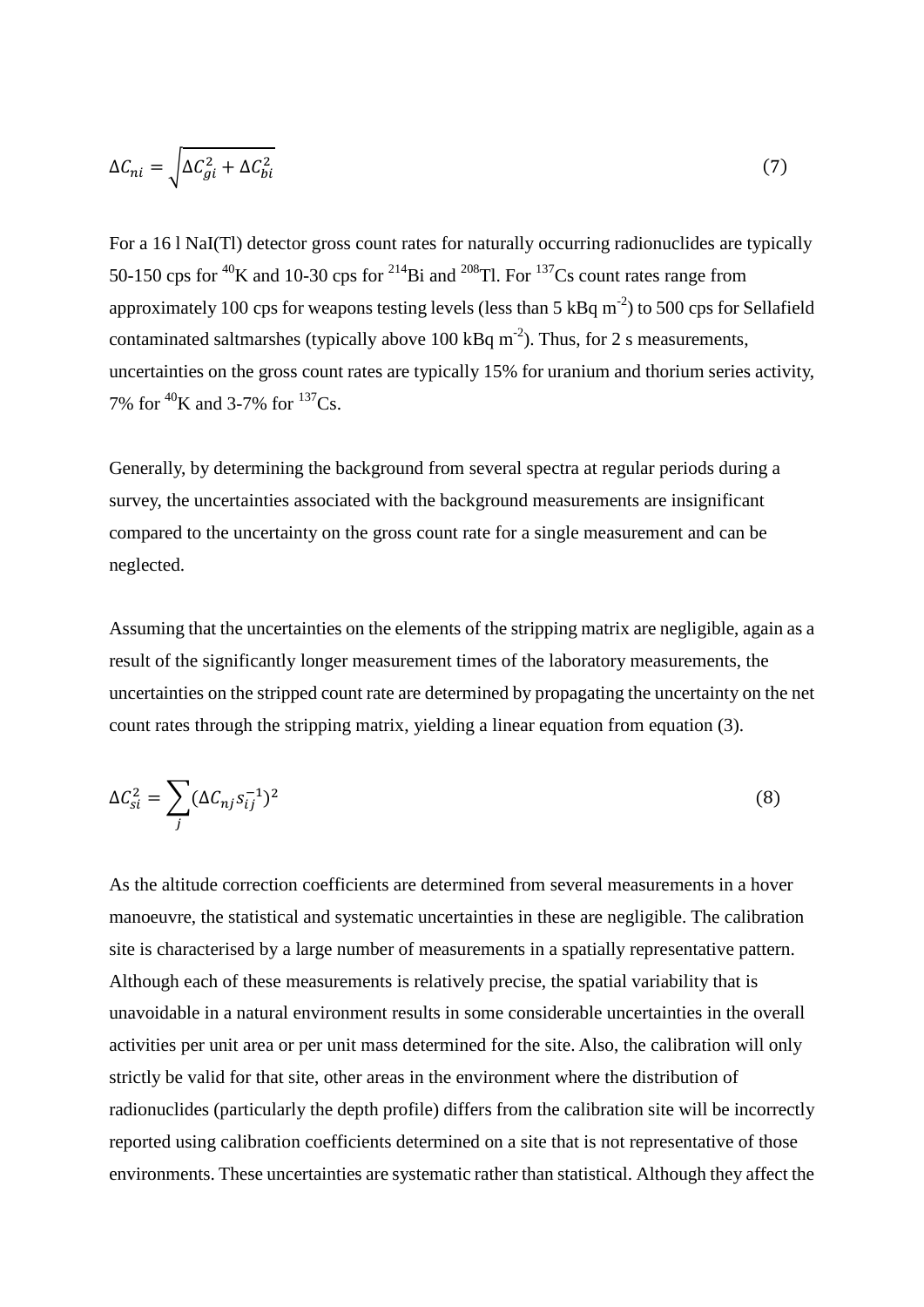confidence with which a result may be reported, and hence need to be considered in reporting any data, they do not directly affect the ability of the technique to detect a given level of activity. So, neglecting the uncertainties associated with the ground based measurements of the calibration site, the statistical uncertainty associated with each measurement of activity per unit area is given by:

$$
\left(\frac{\Delta A_i}{A_i}\right)^2 = \left(\frac{\Delta C_{si}}{C_{si}}\right)^2\tag{9}
$$

Thus, an assessment of the uncertainties associated with the stripped count rates (equation (8)) is sufficient to determine detection limits.

#### **3. Detection Limits**

The analysis presented here is conducted using the fractional uncertainty in the stripped count rate for measurements of <sup>137</sup>Cs activity determined from a set of data recorded over the southern side of Rockcliffe Marsh and adjacent areas in April 1999 using a 16 l NaI(Tl) spectrometer with a 2 s integration time (Sanderson *et.al.* 2001). As noted above, this is equivalent to analysis of the calibrated activities per unit area. This is an area with a radiation environment dominated by 137Cs activity derived from marine discharges from Sellafield, deposited on salt marshes. Activities per unit area of approximately 50-100 kBq  $m<sup>2</sup>$  have been measured on the salt marsh, with much lower levels on the surrounding mud flats and terrestrial environments, resulting in a wide range of count rates within this small data set. The  $^{137}Cs$  activity is deeply buried, with a depth profile showing a distinct sub-surface maximum at around 15 g  $\text{cm}^2$  mass depth. The natural activity levels in the area are average for the area, with mean activities per unit mass of 263 $\pm$ 68, 9.9 $\pm$ 6.8 and 5.6 $\pm$ 1.6 Bq kg<sup>-1</sup> for <sup>40</sup>K, <sup>214</sup>Bi and <sup>208</sup>Tl respectively.

By summing the spectra from consecutive measurements spectra were produced with integration times of 4, 8 and 16 s. The relationships between the fractional uncertainty in  $^{137}Cs$ stripped count rates and the  $137Cs$  activity for these four different integration times are shown in figure 1.

Though a rigorous treatment of detection limits is possible, such treatments usually relate to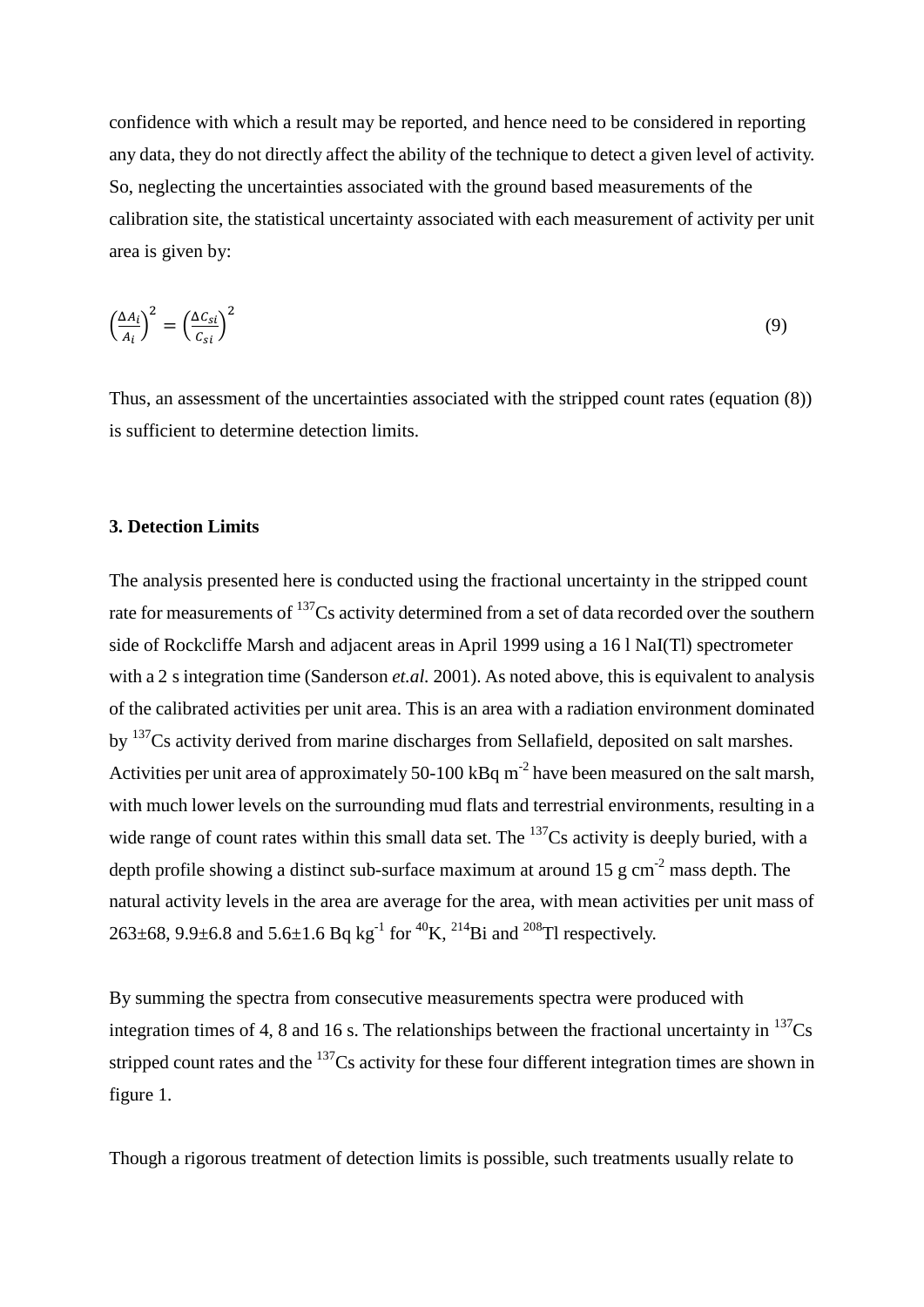uncertainties in the background measurement (e.g. see Currie 1968 or Martin 2000) which in this case are very much smaller than those determined for the measurement due to the very much longer integrated live time for the background measurements. For this work, a realistic estimate of the detection limit is all that is required given that the actual detection limit for <sup>137</sup>Cs depends considerably on the local natural activities, source geometry and whether other anthropogenic radionuclides are present. From figure 1, it is simple to determine the activity per unit area that would result in any given level of uncertainty. A fractional uncertainty in the stripped count rate of approximately 30% is approximately equivalent to a signal level 3σ above zero. This would be slightly larger than the detection limit  $L<sub>D</sub>$  defined elsewhere (Currie 1968, Martin 2000) as a 95% confidence level. For this work, this simple assessment of detection limit suffices, and hence has been used.

The detection limits determined for the different integration times are given in table 2. These detection limits are very high, which is largely due to the radiation environment from which the measurements were made. The  $^{137}Cs$  activity on the salt marsh is deeply buried, less deeply buried activity would result in reduced uncertainties for a given activity. In this environment, the detector records a stripped count rate of approximately 3 cps per kBq  $m^{-2}$  of  $137Cs$  activity, whereas during an international exercise in Finland with a much shallower activity depth profile with a mean mass depth of 1.31 g cm<sup>-2</sup> (Sanderson *et.al.* 1997a) gave a stripped count rate of approximately 10 cps per kBq m-2 (Sanderson *et.al.* 1997b). It is, therefore, to be expected that uncertainties and detection limits for superficial deposition of activity would be reduced by a factor of approximately 3-4 compared to those presented here.

Another substantial component of the uncertainty in the stripped count rates is the use of a stripping matrix that includes a window for  ${}^{60}$ Co radiation, even though there is no significant quantity of  ${}^{60}Co$  in the environment. This spectral window is included in the routine analysis as a result of earlier survey work, where  ${}^{60}Co$  was present. The very small net signals in the  ${}^{60}Co$ window result in negligible reduction in the stripped count rates in other spectral windows, though the increased uncertainty in those windows is slightly more significant. Removing this element from the stripping matrix would result in slight improvements to the uncertainties. However, it should be noted that there are many situations in which an additional anthropogenic radionuclide could be present in the environment in which case a spectral window and associated stripping matrix elements would be needed.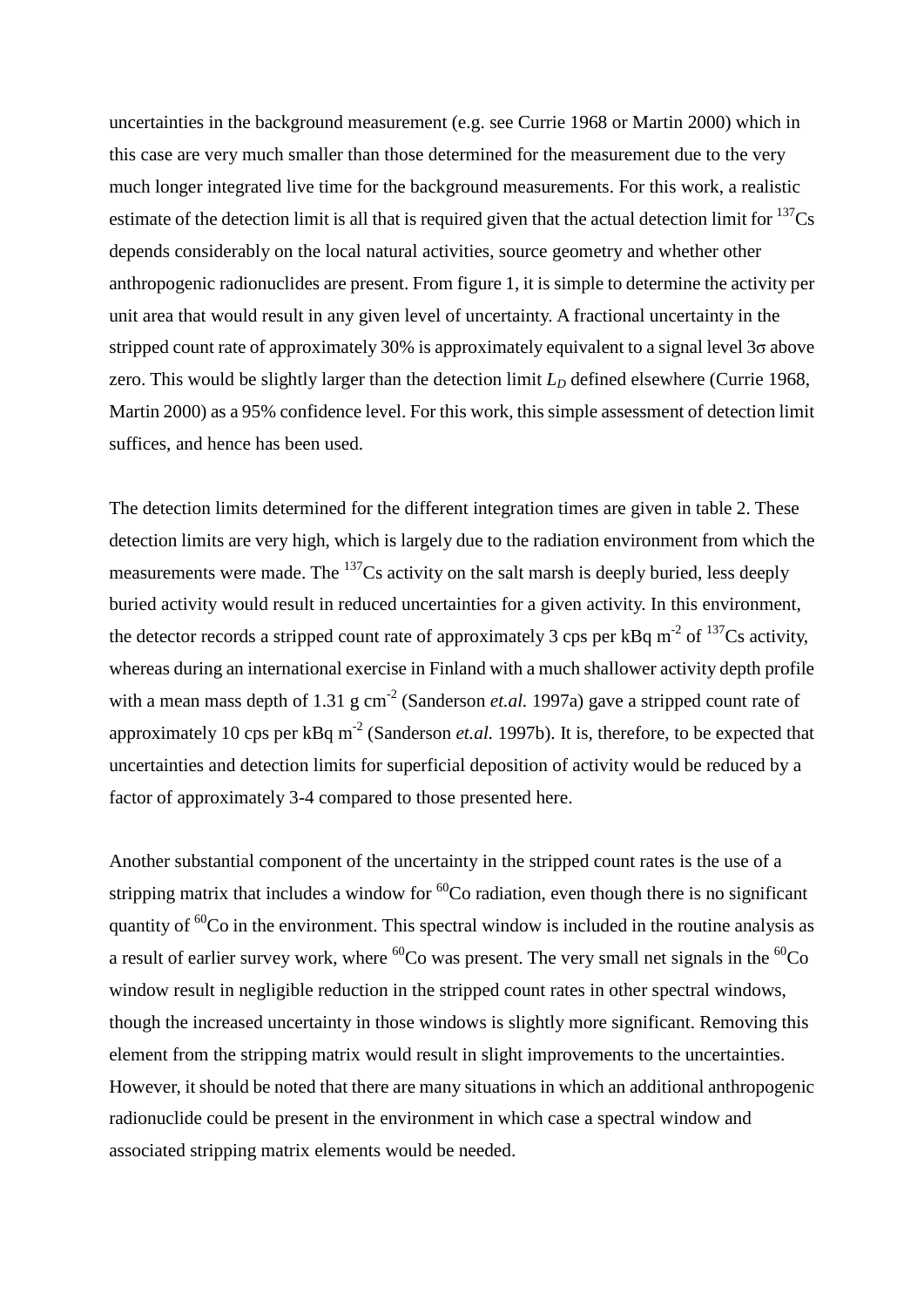In addition, the interpolation routine used to generate radiometric deposition maps combines several data points, hence further reducing the fractional uncertainty for each location by increasing the effective integration time at each measurement point. Thus, for fresh airborne deposition of  $^{137}$ Cs activity a detection limit of 2-3 kBq m<sup>-2</sup> should be possible for spectra recorded using a 16 l NaI(Tl) detector using a 2 s integration time and less than 1 kBq m<sup>-2</sup> for 16 s integration times, depending on background levels and assuming no interference from other anthropogenic radionuclides.

#### **4. Comparisons with other data processing methods**

The spectral windows method described in this paper is one of several methods for analysing spectra recorded by AGS systems. Other methods include spectral profile analysis (Guillot 1996, 2000, 2001) and Noise Adjusted Singular Value Decomposition (NASVD) (Hovgaard 1998, 2000).

The Peak Isolation Method (PIM) is a spectral profile analysis that uses a digital filter to account for the characteristics of the absorption peaks, and hence reduce statistical fluctuations. Analysis of such methods has given a detection limit for  $^{137}Cs$  of approximately 1.2 kBq m<sup>-2</sup> at one standard deviation, for natural backgrounds (Guillot 2001). Comparisons between the results of analysis of data using the spectral windows method and the PIM for data collected during international exercises has shown that the two methods produce highly comparable results (Guillot 2001, Bourgeois *et.al.* 2003), though at lower levels of contamination the PIM resulted in greater statistical uncertainty.

The NASVD method extracts a set of spectral components containing all the spectral information from the entire data set. Linear combinations of these components are produced to reconstruct the measured spectra allowing for a significant noise reduction. A pseudo-concentration method based on this method mixes the important components to exclude contributions from the natural background to give a synthetic spectrum for  $137Cs$ , or other artificial nuclides. This method has been used to successfully estimate  $137Cs$  Equivalent Surface Concentrations to below 1 kBq m<sup>-2</sup> (Aage *et.al.* 1999). The Equivalent Surface Concentration is defined as the concentration of entirely superficial  $^{137}Cs$  that would generate the same flux of 662 keV gamma rays in the detector as the actual source. It is always a smaller number than the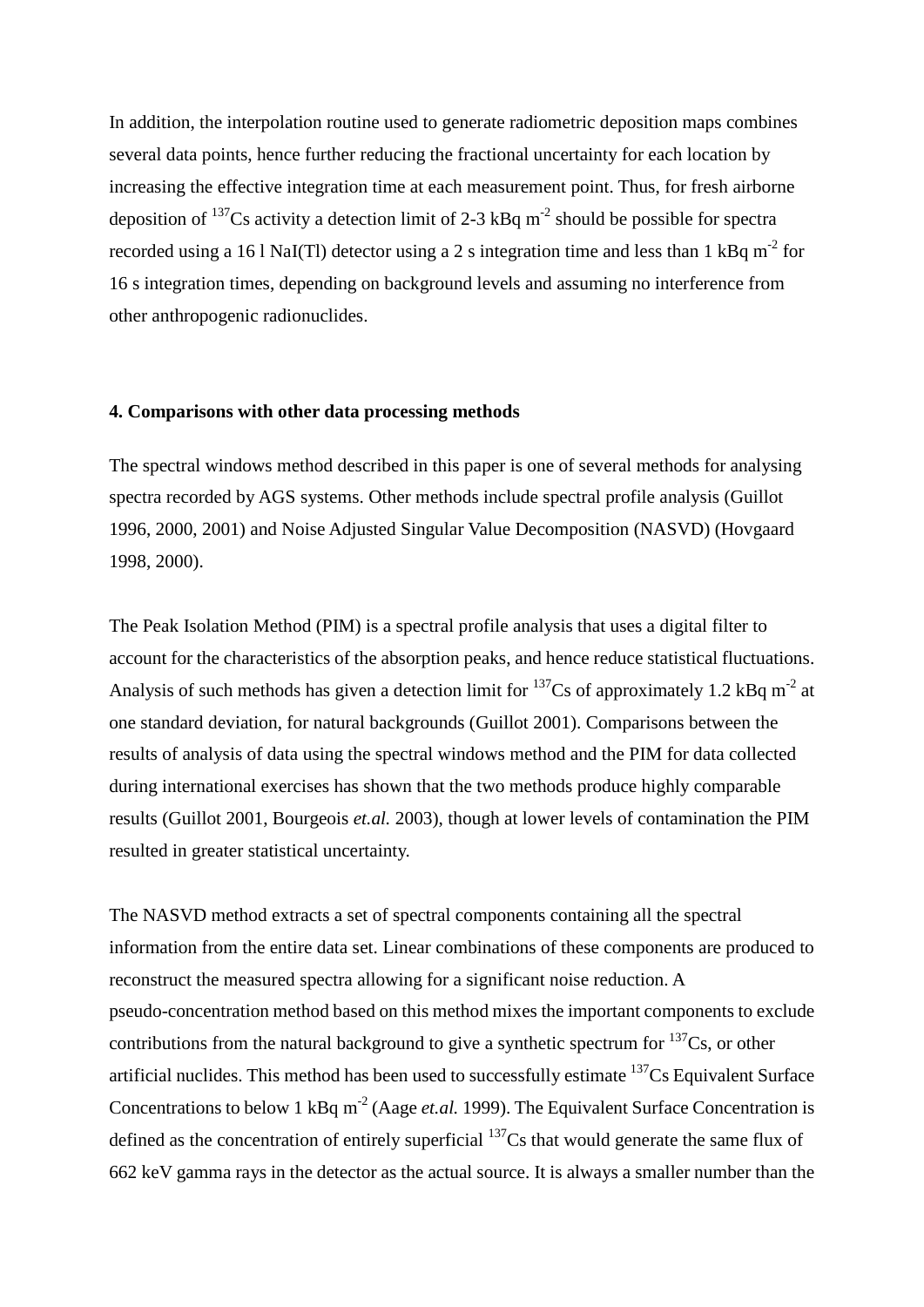activity per unit area of the measurement site, because the  $137Cs$  present in the environment is never entirely superficial. The conversion between ESC and activity per unit area requires a knowledge of the depth profile of the measured activity.

It should be noted that in both of these cases the definition of detection limit differs from that used in this paper, and would give slightly higher values if the definition used here was applied.

#### **5. Discussion and Conclusions**

The uncertainties associated with AGS measurements analysed using a method based on spectral windows and stripping out spectral interferences has been investigated. It has been shown that for individual short measurements over buried  $137Cs$  activity, analysed using a simple spectral windows method using fairly wide spectral windows, detection limits, corresponding approximately to the  $3\sigma$  above zero signal level, of 10 kBq m<sup>-2</sup> are achieved. However, these detection limits are reduced for superficial activity, longer integration times, and denser measurements (from a reduced line spacing). For freshly deposited activity, detection limits for  $^{137}Cs$  of 2-3 kBq m<sup>-2</sup> would be possible for 2 s integration times. Detection limits below 1 kBq m<sup>-2</sup> should be possible with integration times of 10-15 s, although with some loss in spatial resolution compared to shorter integration time measurements.

The contribution to the uncertainty due to the stripping of spectral interferences is a significant contribution to the overall statistical uncertainty in the final activity concentrations determined by this method. This contribution should be reduced if narrower spectral windows, with consequently smaller interferences, were used. However, to use narrower spectral windows greater control of the spectral gain and resolution would be needed to ensure the windows are always appropriate. Additional reductions in the uncertainty could be achieved by not using spectral windows that correspond to radionuclides not present in the environment. In the work presented here, a window for <sup>60</sup>Co has been used even though there is no evidence of <sup>60</sup>Co in the environment studied. It should be noted, however, that in the event of an accidental release of radioactive material spectral windows for additional radionuclides will probably be needed.

Other spectral analysis methods used for AGS data show similar detection limits to the simple windows stripping methods, after accounting for differences in the definition of detection limit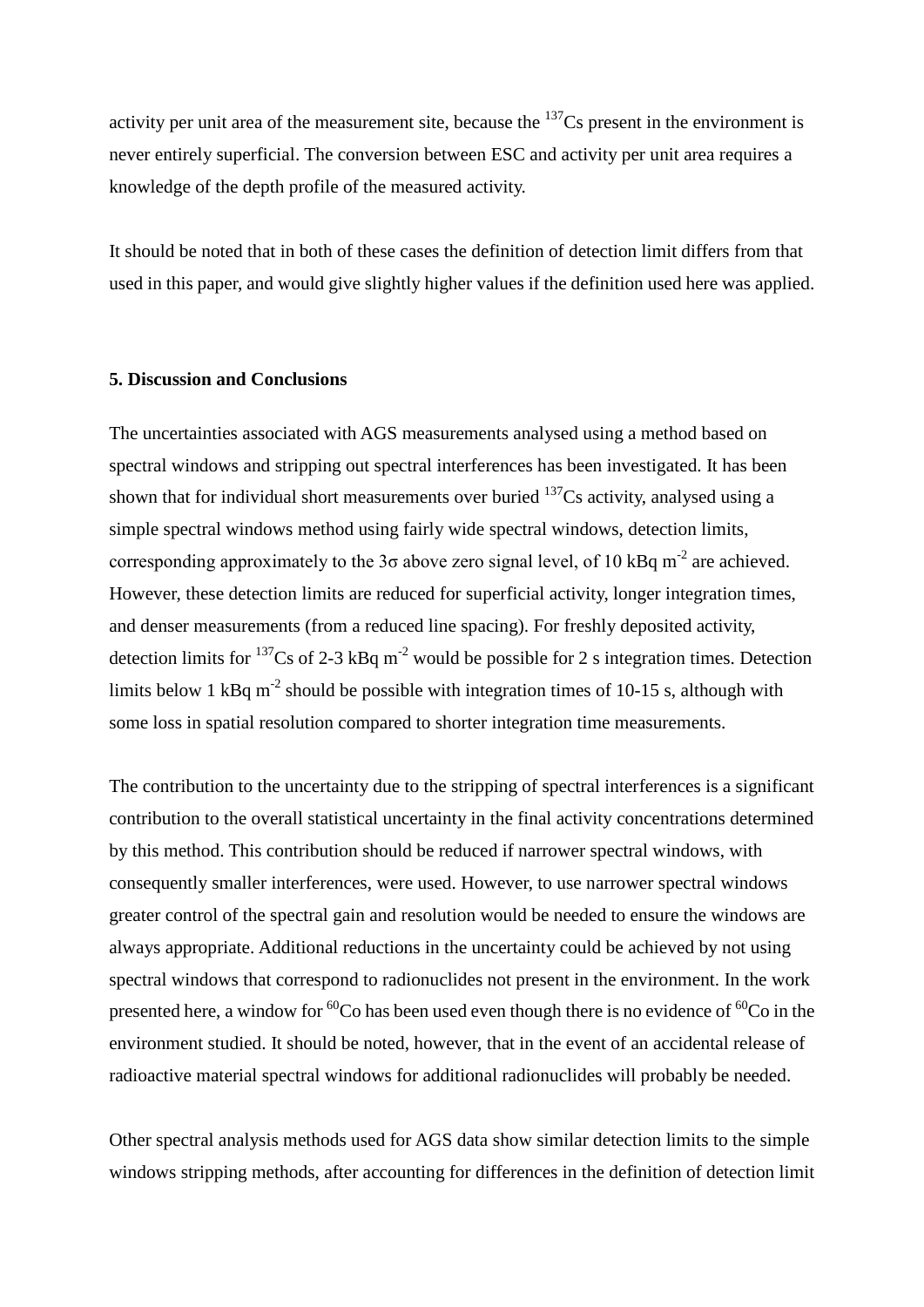and deposited activity concentration reported in other work.

Clearly, an objective assessment of the different processing methods used for AGS survey data would need to include a comparison of detection limits. The recent ECCOMAGS Intercomparison Exercise (Sanderson *et.al.* 2003) collected a considerable quantity of data from different systems, but the majority of the data was analysed using the spectral windows method, with limited use of other methods. There is scope for future work to process subsets of this data set, and other appropriate data, using several methods with comparable calibration assumptions and definitions of detection limit, to more rigorously compare these methods. A full spectral exchange format has been defined (Guillot 2003) to facilitate the necessary production and exchange of such test data sets at a future date.

#### **Acknowledgements**

The work presented here was funded by the Department of Transport, Environment and the Regions (DETR), the Environment Agency (EA), the Ministry of Agriculture, Fisheries and Food (MAFF), British Nuclear Fuels Ltd (BNFL), the Industry Management Committee (IMC) and the SNIFFER fund.

The aircraft used for the field work was supplied by PDG Helicopters Ltd, and flown by John Constable. Iona Anthony, Iain Houston and Anne Sommerville assisted with the field work.

## **References**

Aage, H.K., Korsbech, U., Bargholz, K., Hovgaard, J., 1999. A new technique for processing airborne gamma ray spectrometry data for mapping low level contaminations. *Appl. Radiat. Isot*. **51**, 651-662.

Allyson, J.D., Sanderson, D.C.W., 2001. Spectral deconvolution and operational use of stripping ratios in airborne radiometrics. *J. Environ. Radioact*. **53**, 351-363.

Bourgeois, Ch., Guillot, L., Broudieu, J.C., Mette, M., Gutierrez, S., Abt, D., Jannic, H., 2003.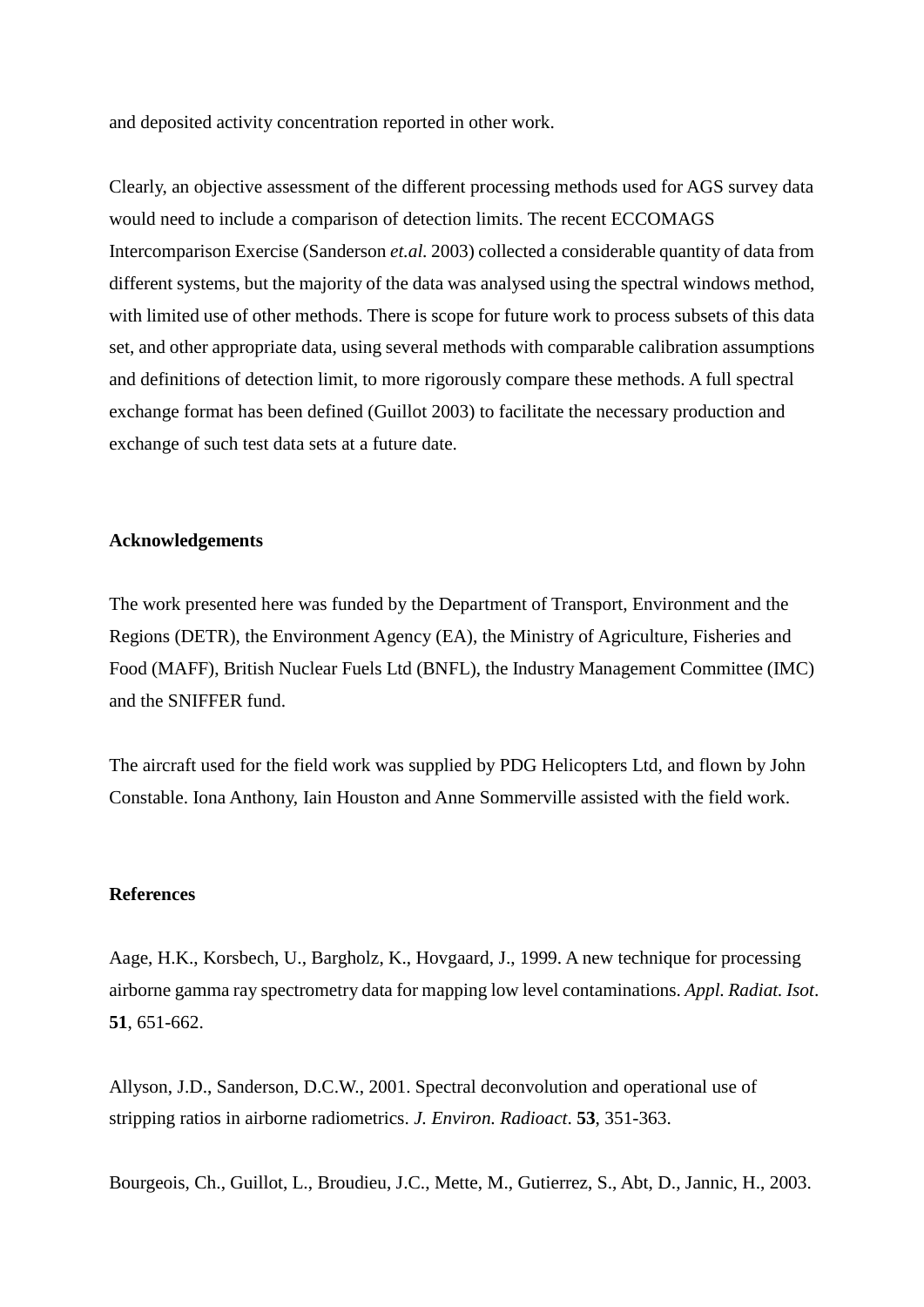AGS Exercise Team Report for CEA, France. In: Sanderson, D.C.W., Cresswell, A.J., Lang, J.J. (Eds.), *An International Comparison of Airborne and Ground Based Gamma Ray Spectrometry. Results of the ECCOMAGS Exercise held 24th May to 4th June 2002, Dumfries and Galloway, Scotland.* University of Glasgow, Glasgow. ISBN 0-85261-783-6, pp. 207-220.

Currie, L.A., 1968. Limits for qualitative detection and quantitative determination. *Anal. Chem.* **40**(3), 586-593.

Guillot, L., 1996. *Spectrometrie Gamma Aeroportee: Etude de Nouvelles Methodes de Traitment Spectral et de Calibration Permettant une Interpretation Qualitative et Quantitative des Mesures.* Doctoral Thesis, Universite de Bourgogne (In French).

Guillot, L., 2000. Extraction of total peaks in airborne gamma spectrometry by filtering techniques coupled with a study of derivatives: comparison with the window method. In: Sanderson, D.C.W., McLeod, J.J. (Eds.), *Recent Applications and Developments in Mobile and Airborne Gamma Spectrometry. Proceedings of the International Symposium (RADMAGS 98), University of Stirling, Scotland, 15-18 June 1998*. University of Glasgow, Glasgow. ISBN 0-85261-685-6, pp. 79-85.

Guillot, L., 2001. Extraction of full absorption peaks in airborne gamma-spectrometry by filtering techniques coupled with a study of derivatives. Comparison with the window method. *J. Environ. Radioact*. **53**, 381-398.

Guillot, L., 2003. Spectral analysis workgroup report. In: Sanderson, D.C.W., Lang, J.J., Cresswell, A.J.C., *Deliverable D6: Workgroup Report,* ECCOMAGS Project report ECCO-2003-WrkgrpRprt-vs1.2, EC 5th Framework Programme Contract No. FIKR-CT-2000-20098, pp. 3-43.

Hovgaard, J., 1998. *Airborne Gamma-ray Spectrometry, Statistical Analysis of Airborne Gamma-Ray Spectra.* PhD Thesis, Technical University of Denmark.

Hovgaard, J., 2000. NASVD - a new method for processing airborne spectral gamma ray. In: Sanderson, D.C.W., McLeod, J.J. (Eds.), *Recent Applications and Developments in Mobile and Airborne Gamma Spectrometry. Proceedings of the International Symposium (RADMAGS 98),*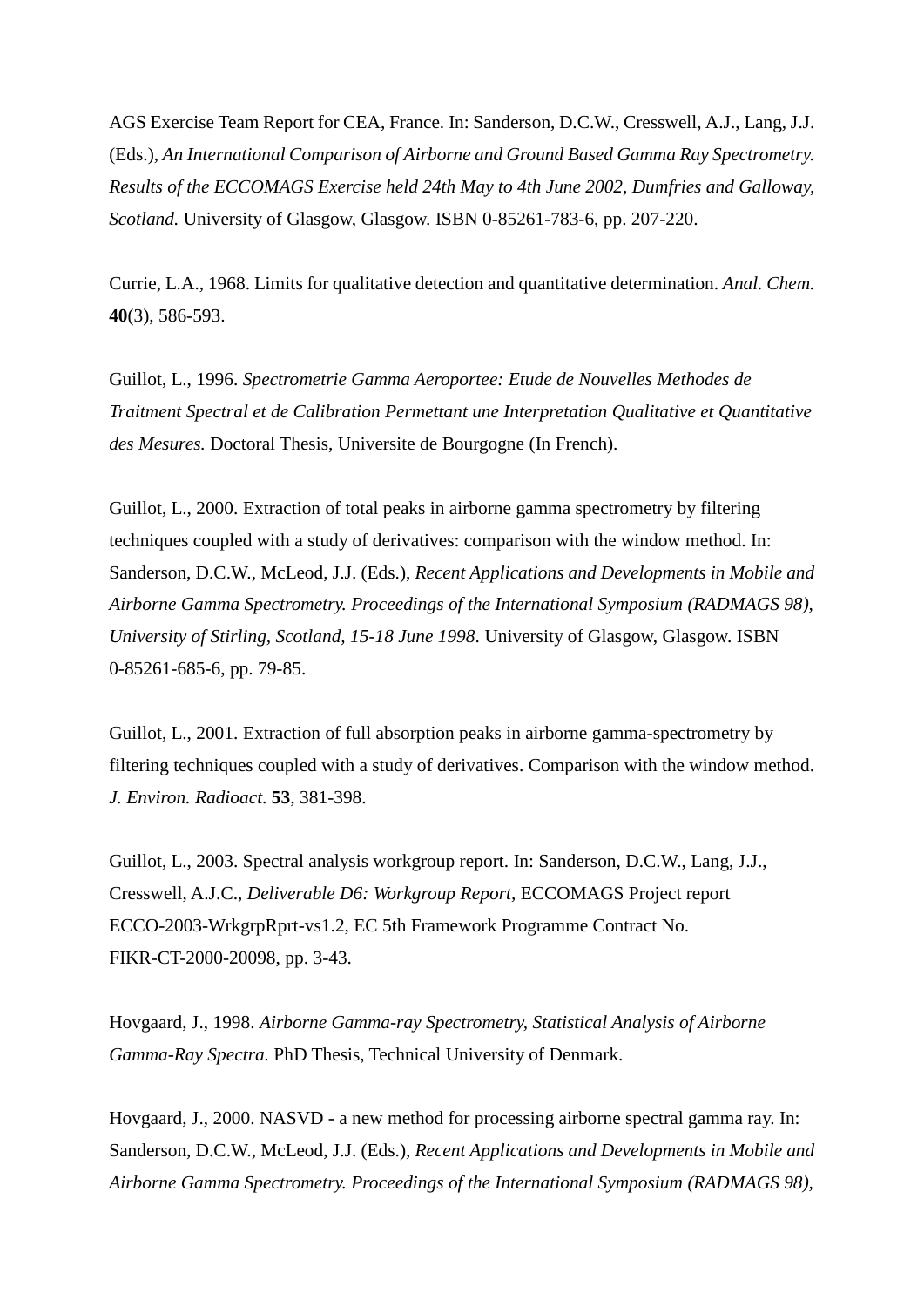*University of Stirling, Scotland, 15-18 June 1998*. University of Glasgow, Glasgow. ISBN 0-85261-685-6, pp. 86-87.

International Atomic Energy Agency, 1991. *Airborne Gamma Ray Spectrometer Surveying.* IAEA Technical Reports Series No. 323. IAEA, Vienna.

International Atomic Energy Agency, 2003. *Guidelines for Radioelement Mapping Using Gamma Ray Spectrometry Data.* IAEA-TECDOC-1363. IAEA, Vienna.

International Commission on Radiation Units and Measurements, 1994. *Gamma-ray Spectrometry in the Environment.* ICRU Report No. 53. ISBN 0-913394-52-1.

Martin, J.E., 2000. *Physics for Radiation Protection.* Wiley-Interscience, New York, pp. 475-486.

Sanderson, D.C.W., Allyson, J.D., Toivonen, H., Honkamaa, T., 1997a. Gamma ray spectrometry results from core samples collected for Resume 95. In: Hovgaard, J. (Ed.), *RESUME-95: Rapid Environmental Surveying Using Mobile Equipment*. Nordic Nuclear Safety Research, Copenhagen. ISBN 87-7893-014-6, pp. 11-39.

Sanderson, D.C.W., Allyson, J.D., McConville, P., Murphy, S., Smith, J., 1997b. Airborne gamma ray measurements conducted during an international trial in Finland. In: Hovgaard, J. (Ed.), *RESUME-95: Rapid Environmental Surveying Using Mobile Equipment.* Nordic Nuclear Safety Research, Copenhagen. ISBN 87-7893-014-6, pp. 237-253.

Sanderson, D.C.W., Cresswell, A.J., White, D.C., Murphy, S., McLeod, J., 2001. *Investigation of Spatial and Temporal Aspects of Airborne Gamma Spectrometry. Final Report.* Scottish Universities Research and Reactor Centre, Glasgow. DETR/RAS/01.001.

Sanderson, D.C.W., Cresswell, A.J., Lang, J.J. (Eds.), 2003. *An International Comparison of Airborne and Ground Based Gamma Ray Spectrometry. Results of the ECCOMAGS 2002 Exercise held 24th May to 4th June 2002, Dumfries and Galloway, Scotland.* University of Glasgow, Glasgow. ISBN: 0-85261-783-6.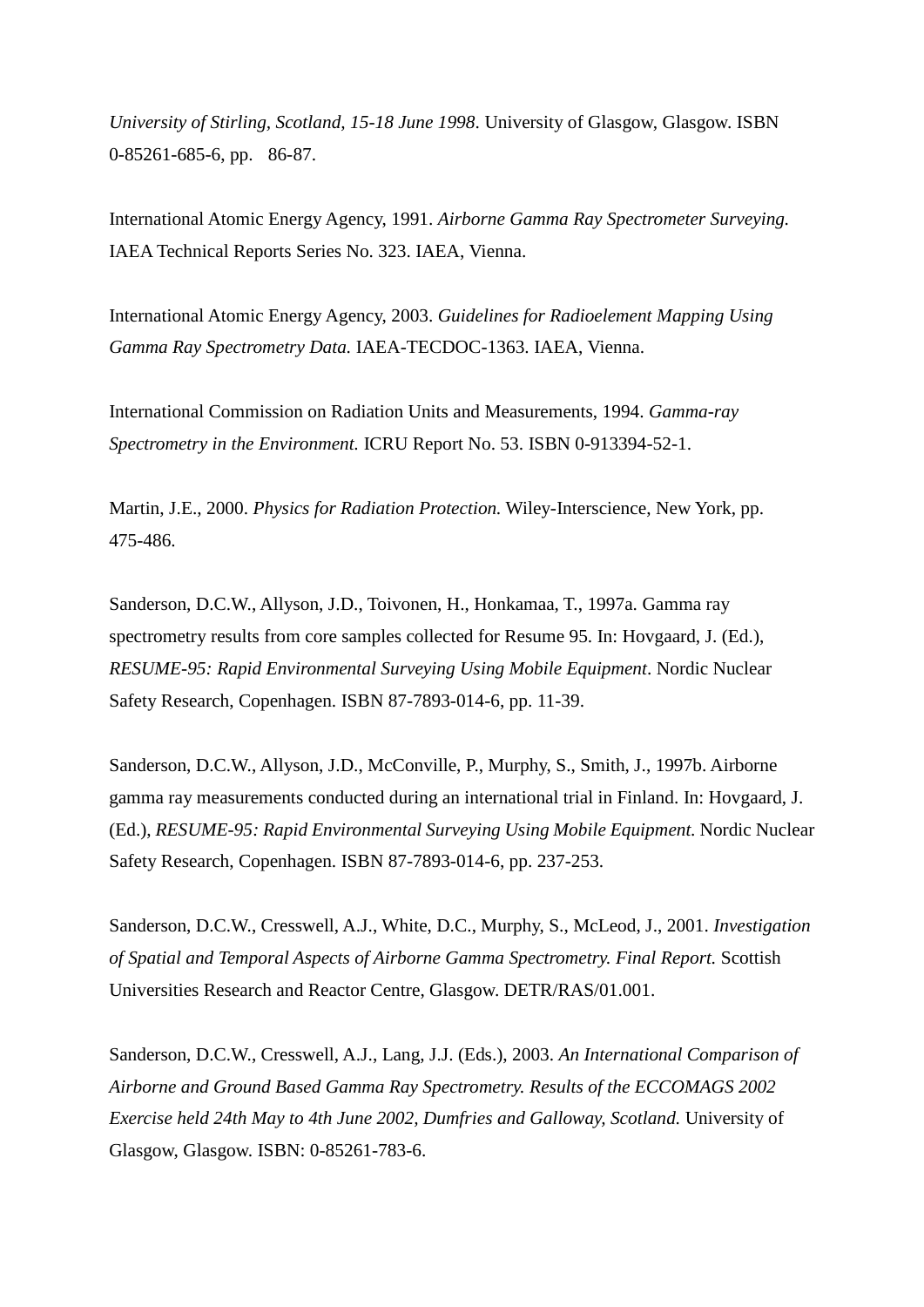Tyler, A.N., Sanderson, D.C.W., Scott, E.M., Allyson, J.D., 1996. Accounting for spatial variability and fields of view in environmental gamma-ray spectrometry. *J. Environ. Radioact.*  **33**(3), 213-235.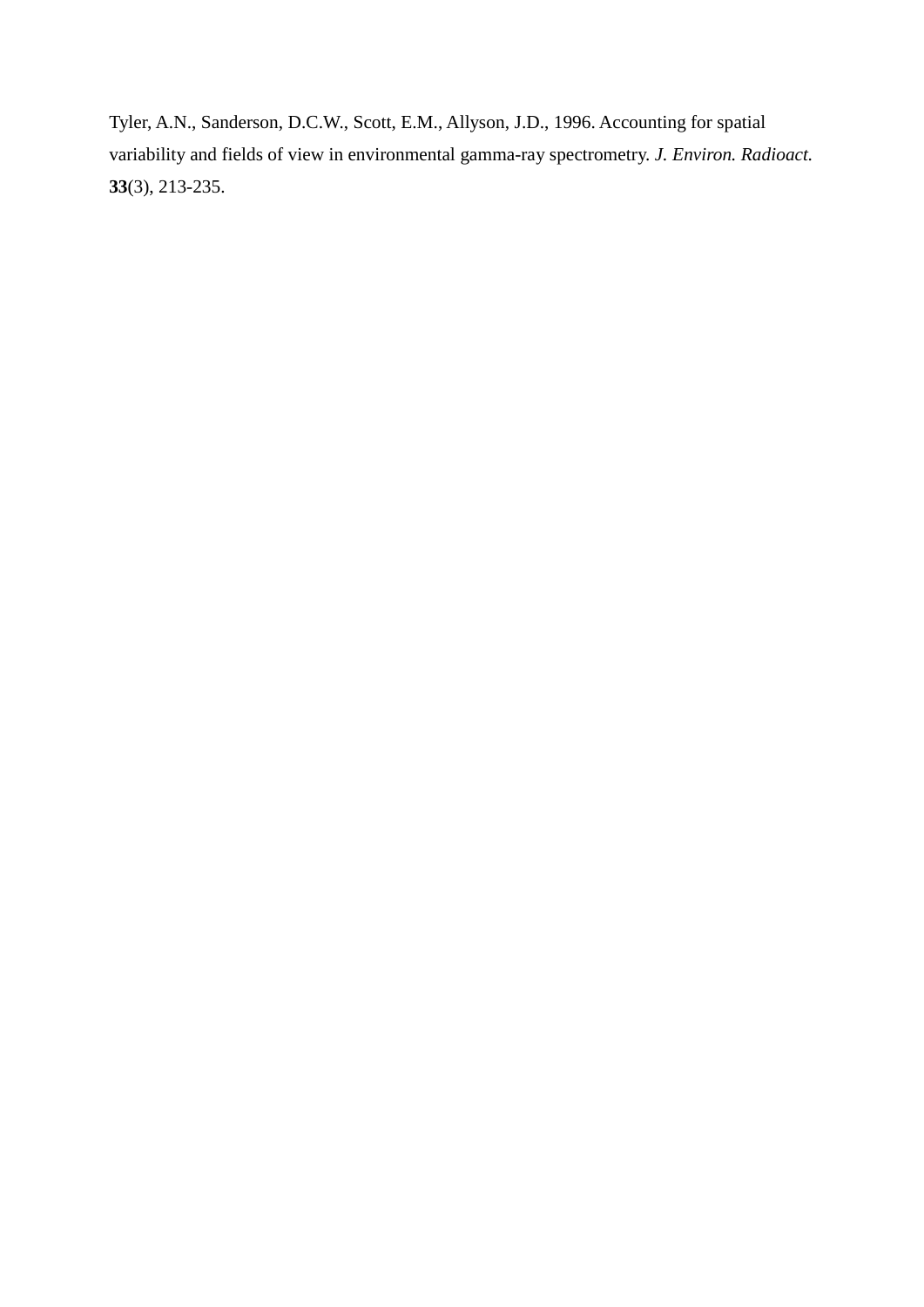Table 1: Spectral windows (keV) used in this study and recommended by IAEA (IAEA1991, 2003)

| Nuclide            | This study | <b>IAEA</b> |
|--------------------|------------|-------------|
| $137$ Cs           | 544-749    |             |
| $\overline{60}$ Co | 1009-1245  |             |
| $^{40}$ K          | 1319-1629  | 1370-1570   |
| $^{214}Bi$         | 1629-1927  | 1660-1860   |
| $208 - 1$          | 2374-2932  | 2410-2810   |

Table 2: Detection limits for <sup>137</sup>Cs activity on Rockcliffe Marsh for 2, 4, 8 and 16 s integration times

| Integration time (s) | Detection limit (kBq $m^{-2}$ ) |
|----------------------|---------------------------------|
|                      | 9.9                             |
|                      | 6.9                             |
|                      | 4.9                             |
| 16                   | 3.5                             |